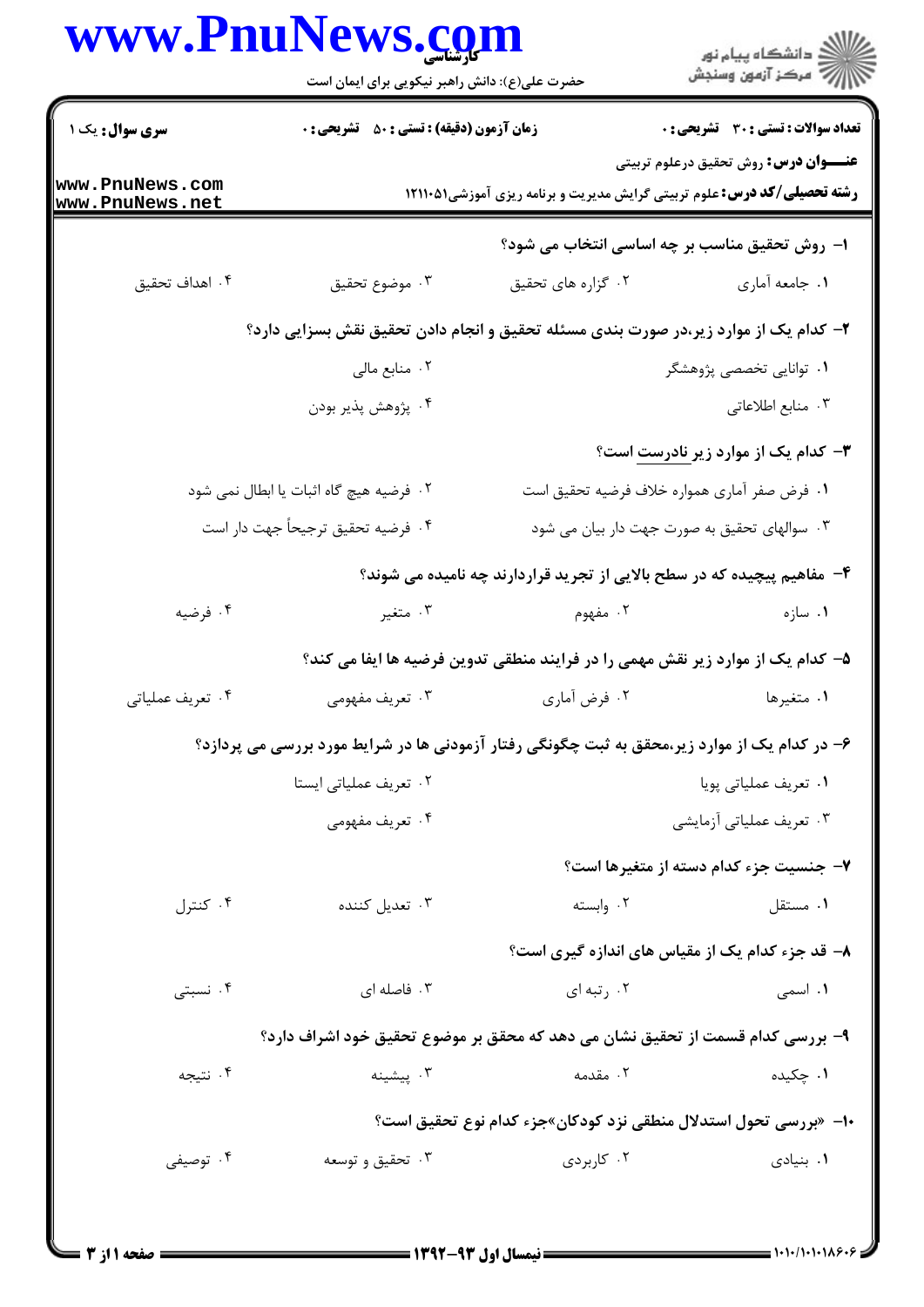|                                                                                 | www.PnuNews.com<br>حضرت علی(ع): دانش راهبر نیکویی برای ایمان است                                                  |                                                               | ر<br>دانشڪاه پيام نور)<br>ا∛ مرڪز آزمون وسنڊش                                                                                   |  |  |
|---------------------------------------------------------------------------------|-------------------------------------------------------------------------------------------------------------------|---------------------------------------------------------------|---------------------------------------------------------------------------------------------------------------------------------|--|--|
| <b>سری سوال : ۱ یک</b>                                                          | <b>زمان آزمون (دقیقه) : تستی : 50 ٪ تشریحی : 0</b>                                                                |                                                               | <b>تعداد سوالات : تستی : 30 ٪ تشریحی : 0</b>                                                                                    |  |  |
| www.PnuNews.com<br>www.PnuNews.net                                              |                                                                                                                   |                                                               | <b>عنـــوان درس:</b> روش تحقیق درعلوم تربیتی<br><b>رشته تحصیلی/کد درس:</b> علوم تربیتی گرایش مدیریت و برنامه ریزی آموزشی۱۲۱۱۰۵۱ |  |  |
| 11- برای بررسی توزیع ًویژگی های یک جامعه آماری از چه روش تحقیقی استفاده می شود؟ |                                                                                                                   |                                                               |                                                                                                                                 |  |  |
| ۰۴ بررسی موردی                                                                  | ۰۳ اقدام پژوهی                                                                                                    | ۰۲ همبستگی                                                    | ۰۱ پیمایشی                                                                                                                      |  |  |
|                                                                                 | ۱۲– با استفاده از کدام روش تحقیق می توان موقعیتهای نامعین ملموس مربوط به اقدام ها و عملیات آموزشی را مشخص کرد؟    |                                                               |                                                                                                                                 |  |  |
| ۰۴ توصیفی                                                                       | ۰۳ بررسی موردی                                                                                                    | ۰۲ اقدام پژوهی                                                | ٠١. پيمايشى                                                                                                                     |  |  |
|                                                                                 | ۱۳– در تحقیقاتی که هدف، آزمودن مدل خاصی از رابطه بین متغیرها است از چه مدلی استفاده می شود؟                       |                                                               |                                                                                                                                 |  |  |
| ۰۴ اقدام پژوهی                                                                  | ۰۳ تحلیل رگرسیون                                                                                                  | ۰۲ معادلات ساختاري                                            | ٠١ تحليل عاملي                                                                                                                  |  |  |
|                                                                                 | ۱۴– در تحقیقات تمام آزمایشی حقیقی استفاده از کدام یک از موارد زیر شیوه مناسبی برای افزایش دقت است؟                |                                                               |                                                                                                                                 |  |  |
|                                                                                 | ۰۲ ایجاد گروههای همگن                                                                                             |                                                               | ۰۱ همتاسازی                                                                                                                     |  |  |
|                                                                                 | ۰۴ استفاده از متغیرهای مزاحم                                                                                      |                                                               | ۰۳ تحلیل کواریانس                                                                                                               |  |  |
|                                                                                 |                                                                                                                   |                                                               | ۱۵– از کدام شیوه وقتی که تعداد آزمودنی به اندازه کافی در دسترس نباشد استفاده می شود؟                                            |  |  |
| ۰۴ تحلیل کواریانس                                                               | ۰۳ انتخاب همگن                                                                                                    | ۰۲ انتساب تصادفی                                              | ٠١ همتا كردن تصادفي                                                                                                             |  |  |
|                                                                                 | ۱۶– در کدام یک از روشهای زیر، تاکید بر نظریه های تربیتی، تحلیل یک روش تربیتی و یا اندازه گیری کارایی، یک روش ویژه |                                                               | می باشد؟                                                                                                                        |  |  |
| ۰۴ تحقیق تاریخی                                                                 | ۰۳ تحقیق فلسفی                                                                                                    | ۰۲ تحقیق قوم نگاری                                            | ٠١ تحليل محتوا                                                                                                                  |  |  |
|                                                                                 |                                                                                                                   |                                                               | <b>۱۷</b> - کدام یک از موارد زیر، از نکات ضروری مصاحبه <u>نمی باشد؟</u>                                                         |  |  |
| ٢. نشان ندادن عكس العمل به پاسخ آزمودنى                                         |                                                                                                                   |                                                               | ۰۱ توجه و علاقه مصاحبه گر                                                                                                       |  |  |
|                                                                                 | ۰۴ نظم در ارائه سوالها                                                                                            |                                                               | ۰۳ مطرح کردن سوالها به شیوه نامشابه                                                                                             |  |  |
|                                                                                 |                                                                                                                   |                                                               | <b>۱۸</b> - کدام مقیاس زیر در رابطه با نگرش فرد نسبت به یک موضوع تنظیم شده است؟                                                 |  |  |
| ۰۴ مقیاس گاتمن                                                                  | ۰۳ مقياس ثرستون                                                                                                   | ۰۲ مقیاس افتراق معنایی                                        | ٠١. مقياس ليكرت                                                                                                                 |  |  |
|                                                                                 |                                                                                                                   | ۱۹- کدام روش برای تعیین هماهنگی درونی یک آزمون به کار می رود؟ |                                                                                                                                 |  |  |
| ۰۴ موازی                                                                        | ۰۳ بازآزمایی                                                                                                      | ۰۲ تنصیف                                                      | ۰۱ آلفای کرونباخ                                                                                                                |  |  |
|                                                                                 | ۲۰- کارآمدی یک ابزار اندازه گیری در پیش بینی رفتار یک فرد در موقعیت های خاص چه نام دارد؟                          |                                                               |                                                                                                                                 |  |  |
| ۰۴ اعتبار عاملی                                                                 | ۰۳ اعتبار سازه                                                                                                    | ۰۲ اعتبار ملاکی                                               | ٠١ اعتبار محتوا                                                                                                                 |  |  |
|                                                                                 |                                                                                                                   |                                                               |                                                                                                                                 |  |  |